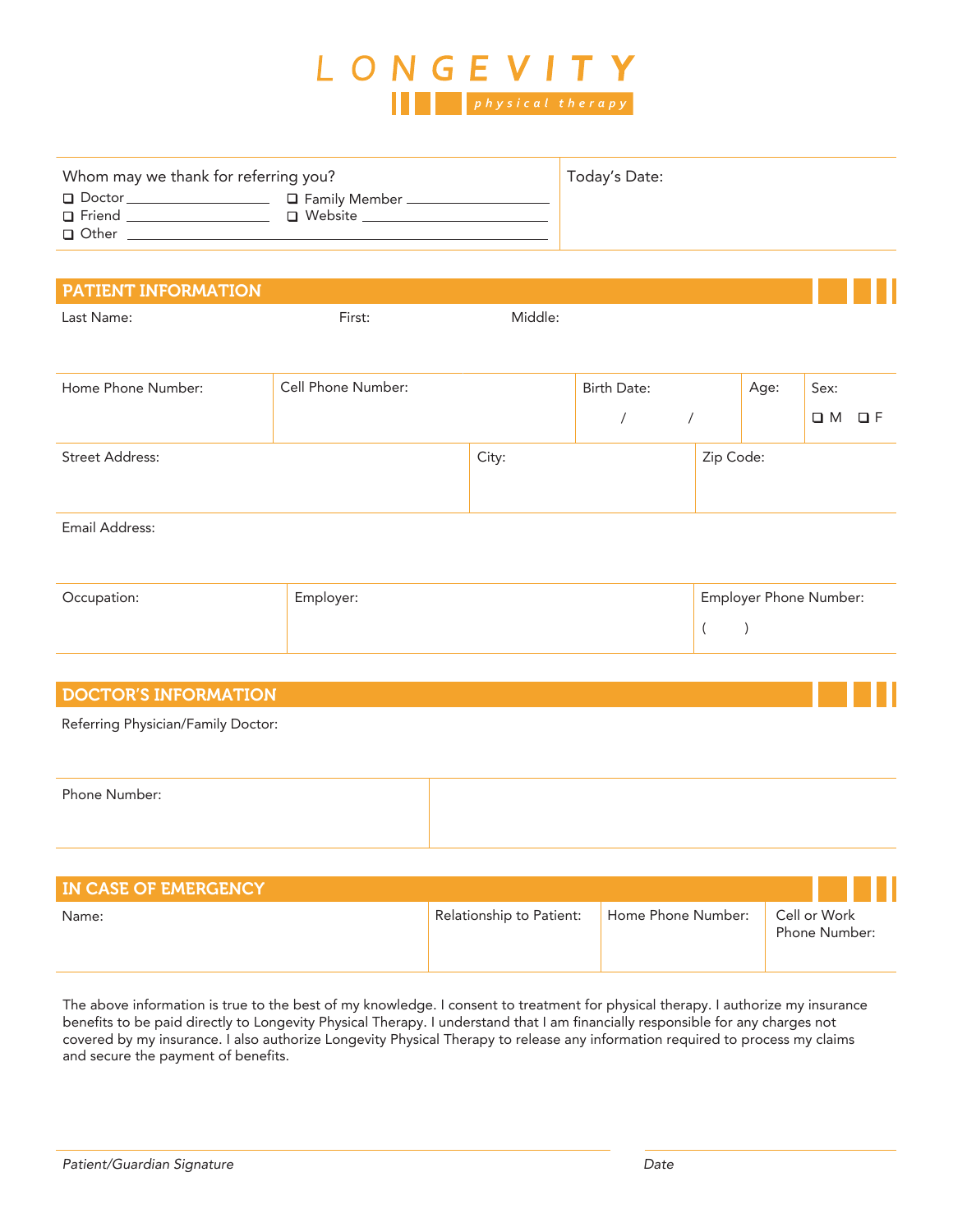

Date of Onset/ Date of Surgery:

Previous Treatment:

#### Have you ever experienced any of the following conditions?

|                                                                        | <b>YES</b>           | <b>NO</b> |                                                                                             | <b>YES</b> | <b>NO</b> |                             | <b>YES</b>           | <b>NO</b>   |
|------------------------------------------------------------------------|----------------------|-----------|---------------------------------------------------------------------------------------------|------------|-----------|-----------------------------|----------------------|-------------|
| Anemia/Blood Disorder                                                  |                      |           | Falls                                                                                       |            |           | Lung Disorder               |                      |             |
| Arthritis                                                              |                      |           | <b>Gynecologic Conditions</b>                                                               |            |           | Neurological Disorder       |                      |             |
| <b>Bowel/Bladder Problems</b>                                          |                      |           | Headaches (>1 per week)                                                                     |            |           | Osteoarthritis              |                      |             |
| Cancer                                                                 |                      |           | <b>Hearing Problems</b>                                                                     |            |           | Osteoporosis                |                      |             |
| Depression                                                             |                      |           | Hernia                                                                                      |            |           | Rheumatologic Disorder      |                      |             |
| <b>Diabetes</b>                                                        |                      |           | Kidney Problems                                                                             |            |           | <b>Thyroid Condition</b>    |                      |             |
| <b>Dizziness</b>                                                       |                      |           | Liver/ Kidney Condition                                                                     |            |           | Vision Problem              |                      |             |
| <b>CARDIOVASCULAR</b>                                                  | <b>YES</b>           | <b>NO</b> |                                                                                             | <b>YES</b> | <b>NO</b> | <b>HOSPITALIZATIONS</b>     |                      | <b>DATE</b> |
| Arterial Blockage of Legs                                              |                      |           | <b>Head Trauma</b>                                                                          |            |           |                             |                      |             |
| Deep Venous Thrombosis                                                 |                      |           | Fractures                                                                                   |            |           |                             |                      |             |
| <b>Heart Disease</b>                                                   |                      |           | Seizures                                                                                    |            |           |                             |                      |             |
| High Blood Pressure                                                    |                      |           | Sensitivity to Ice                                                                          |            |           |                             |                      |             |
| Stroke                                                                 |                      |           | Sensitivity to Heat                                                                         |            |           |                             |                      |             |
| PLEASE LIST ALL MEDICATIONS                                            |                      |           |                                                                                             |            |           | PLEASE LIST ALL MEDICATIONS |                      |             |
| 1.                                                                     |                      |           |                                                                                             |            |           |                             |                      |             |
| 2.                                                                     |                      |           |                                                                                             |            |           |                             |                      |             |
| 3.                                                                     |                      |           |                                                                                             |            |           |                             |                      |             |
| 4.                                                                     |                      |           |                                                                                             |            |           |                             |                      |             |
| <b>HEALTH RELATED ISSUES</b><br>Please circle the answer that applies. |                      |           |                                                                                             |            |           |                             |                      |             |
| Do you smoke?                                                          | □ Yes □ No           |           | Alcohol Consumption:                                                                        | Daily      | Weekly    | Occasionally<br>Rarely      | Never                |             |
| Please list any allergies you have:                                    |                      |           |                                                                                             |            |           |                             |                      |             |
|                                                                        |                      |           |                                                                                             |            |           |                             |                      |             |
|                                                                        |                      |           |                                                                                             |            |           |                             |                      |             |
| Are you pregnant?                                                      | $\Box$ Yes $\Box$ No |           | Have you experienced recent unplanned weight loss?                                          |            |           |                             | $\Box$ Yes $\Box$ No |             |
| Do you have asthma?<br>□ Yes □ No                                      |                      |           | Metal implants?<br>Do you wear a pacemaker?<br>$\Box$ Yes $\Box$ No<br>$\Box$ Yes $\Box$ No |            |           |                             |                      |             |

I affirm the above information accurate to the best of my knowledge.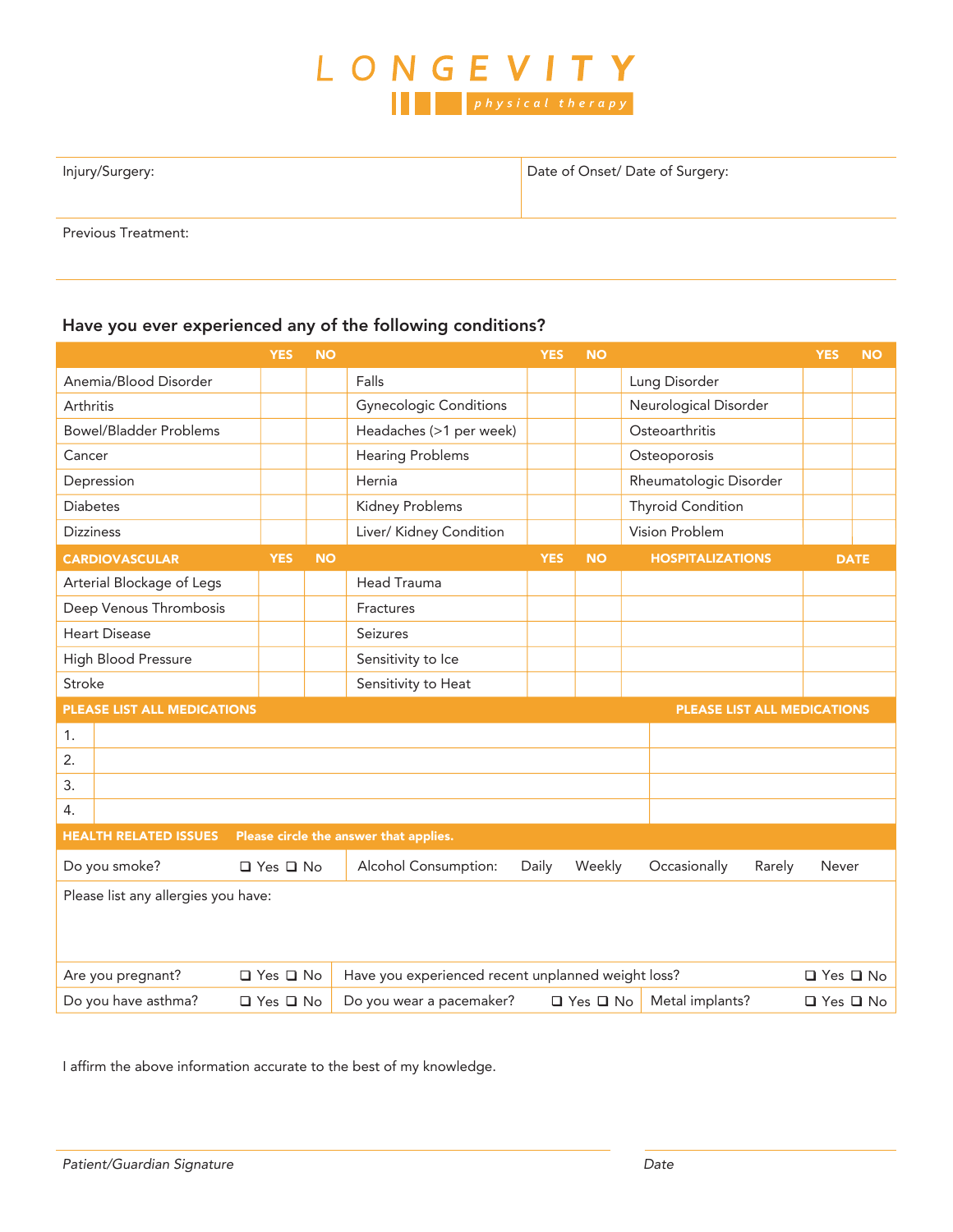





# Rate the intensity of pain. Circle the appropriate number: 0=None 5=Moderate 10=Extreme 0 1 2 3 4 5 6 7 8 9 10 At worst: 0 1 2 3 4 5 6 7 8 9 10 Current:

0 1 2 3 4 5 6 7 8 9 10 At best:

### Which word best describes the quality of your discomfort?

| Aching   |  |
|----------|--|
| Numbness |  |
| Burning  |  |

Stabbing

Dull

Pins and Needles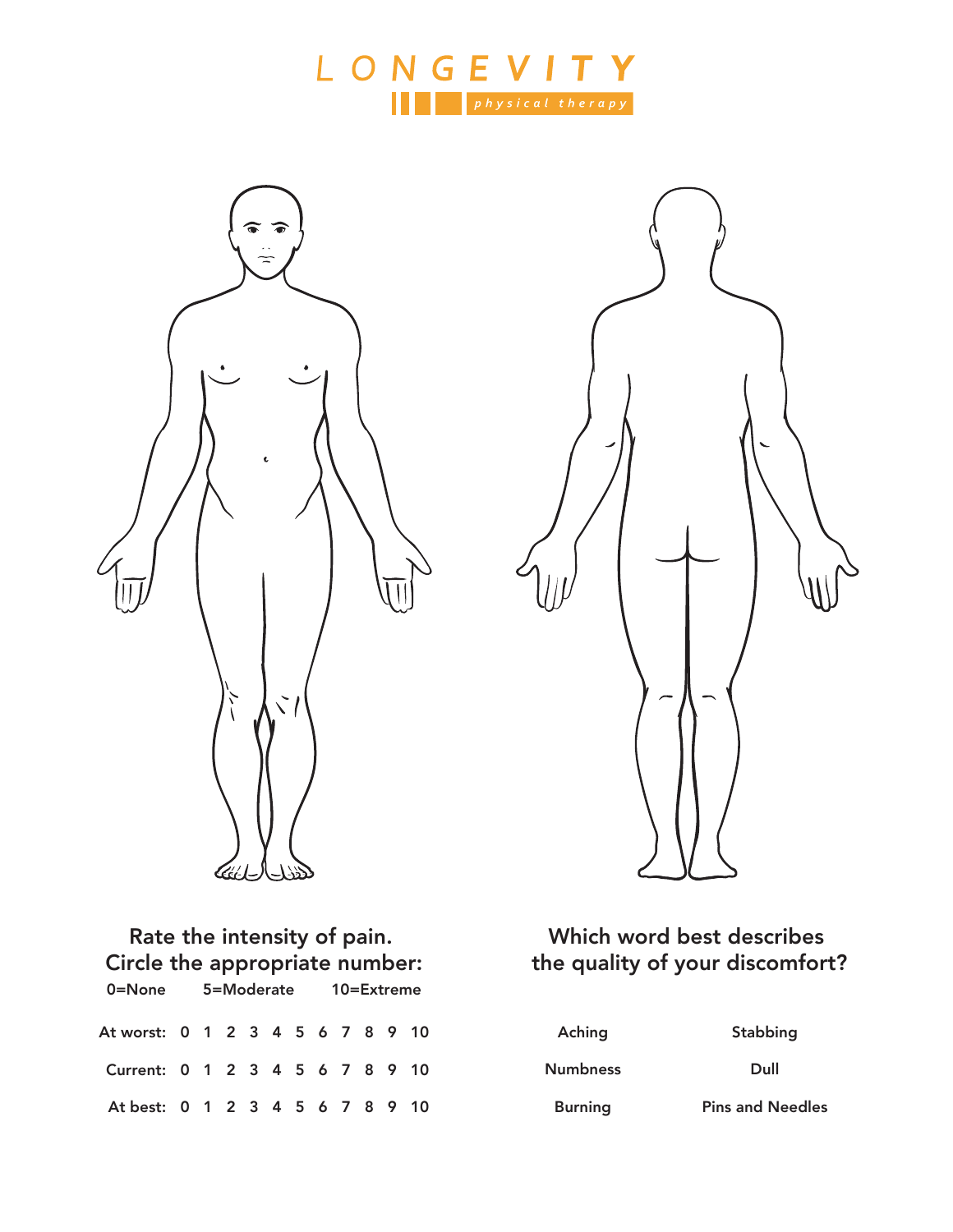### **INFORMED CONSENT AGREEMENT**

As a new patient of Longevity Physical Therapy I hereby acknowledge and understand the following:

Physical therapy means the art and science of physical or corrective rehabilitation or of physical or corrective treatment of any bodily or mental condition of any person by the use of the physical, chemical, and other properties of heat, light, water, electricity, sound, massage, and active, passive, and resistive exercise, and shall include physical therapy evaluation, treatment planning, instruction and consultative services (collectively "Therapy"):The practice of physical therapy includes the promotion and maintenance of physical fitness to enhance the bodily movement related health and wellness of individuals through the use of physical therapy interventions. Physical therapists are not authorized in California to diagnose disease.

Longevity Physical Therapy does not discriminate and Therapy being provided by Longevity Physical Therapy are provided without regard to the patient's race, religion, gender, color, national origin, ancestry, physical handicap, sexual orientation, medical condition, marital status, age or sex. Response to Therapy treatment varies by individual. Therefore, it cannot and Longevity has not, predicted my response to Therapy. While the goal is for improvement of the condition in which I am seeking Therapy, I understand that there is a possibility that my condition may worsen and Therapy may cause pain, injury, exposure to Covid-19, and even death. I also understand and acknowledge that I may develop new or different injuries as a result of my participation in a physical therapy program and in receiving Therapy. I ACKNOWLEDGE THAT I AM KNOWINGLY AND VOLUNTARILY PARTICIPATING IN PHYSICAL THERAPY AND RECEIVING PHYSICAL THERAPY WITH AN EXPRESS UNDERSTANDING OF THE DANGER INVOLVED AND HEREBY AGREE TO ACCEPT AND ASSUME ANY AND ALL RISKS OF INJURY, DEATH, OR DAMAGE, WHETHER CAUSED BY THE ORDINARY NEGLIGENCE OF LONGEVITY OR OTHERWISE.

With full knowledge of the above, I hereby knowingly and voluntarily assume any risks associated with the Therapy that I receive and I, along with my heirs and assigns, fully and forever release Longevity, its owners, partners and providers of Therapy services from any and all injury which may naturally occur and which are inherent in receiving Therapy.

I understand that it is my right to decline to participate in physical therapy in general and specifically to any treatment proposed by Longevity Physical Therapy and that I will immediately notify my physical therapist of any pain, discomfort, dizziness, or any other concern that I may have. I understand that it is my right to ask the physical therapist about my specific treatment plan along with the associated risks and benefits.I further acknowledge that I have consulted with my physician prior to participating in Therapy to determine whether Therapy is safe, warranted and recommended and I have been informed that it is. I further acknowledge that I have been advised that I need to fully disclose any medical condition that I have that may affect my Therapy and that if I am not sure then to discuss such condition with my physical therapist prior to receiving Therapy.

BY SIGNING BELOW, I ACKNOWLEDGE THAT I HAVE READ AND FULLY UNDERSTOOD ALL OF THE TERMS OF THIS CONSENT, UNDERSTAND THE RISKS ASSOCIATED WITH PHYSICAL THERAPY, AND THAT I AM VOLUNTARILY PARTICIPATING IN PHYSICAL THERAPY. I AM VOLUNTARILY GIVING UP SUBSTANTIAL LEGAL RIGHTS, INCLUDING THE RIGHT TO SUE LONGEVITY FOR CLAIMS, WHICH MAY NATURALLY OCCUR AND WHICH ARE INHERENT IN RECEIVING THERAPY.

I have read, acknowledged, adopted, understood and have agreed to be bound by the above.

| Patien<br>.<br>Name<br>היה<br>______ | --<br>9اد.<br>. . | - |
|--------------------------------------|-------------------|---|
|                                      |                   |   |

If Minor (under 18): Parent or Legal Guardian Name and Signature: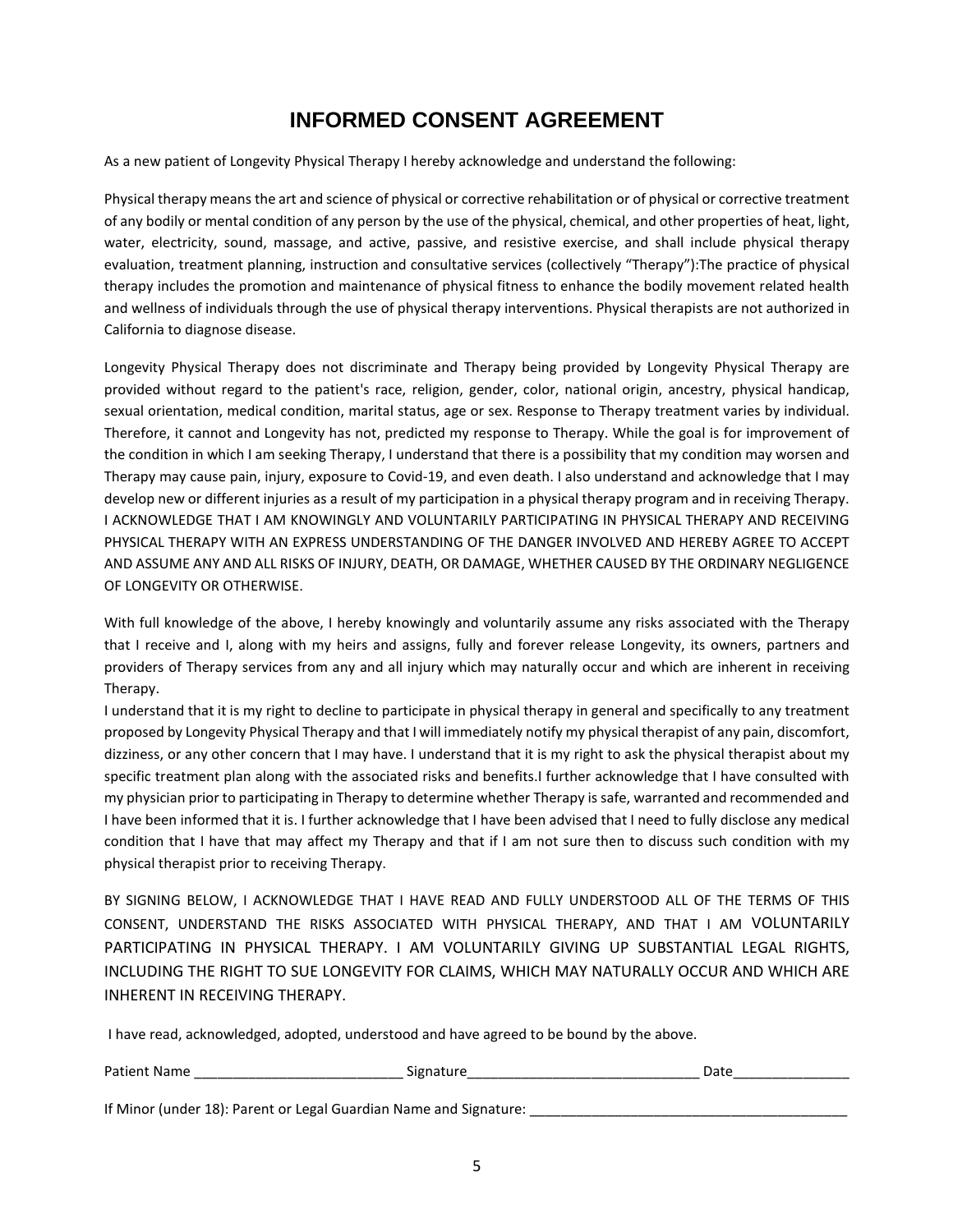## **LONGEVITY PHYSICAL THERAPY**

#### **Patient Information Consent**

**This notice describes how medical information about you may be used or disclosed and how you can get access to information. Please review carefully.**

I have read and fully understand Longevity Physical Therapy's Notice of Information Practices. I understand that Longevity Physical Therapy may use or disclose my personal health information for the purpose of carrying out treatment, obtaining payment, evaluating the quality of service provided, any administrative operations related to treatment or payment, emergencies, research studies, auditing purposes, public health/statistical purposes and when required by law. I. I understand that I have the right to restrict how my personal information is used and disclosed for treatment, payment, and administrative operations, if I notify the practice. I also understand that Longevity Physical Therapy will consider requests for restriction on a case-by-case basis, but does not have to agree to requests for restrictions.

I hereby consent to the use and disclosure of my personal health information for purposes as noted in the Longevity Physical Therapy's Notice of Information Practices. I understand that I retain the right to revoke this consent by notifying the practice at any time.

| Patient Name |      |  |
|--------------|------|--|
|              |      |  |
|              |      |  |
| Signature    | Date |  |
|              |      |  |
|              |      |  |

Signature of Guardian (if patient a minor) \_\_\_\_\_\_\_\_\_\_\_\_\_\_\_\_\_\_\_\_\_\_\_\_\_\_\_\_\_\_\_\_\_\_\_\_\_\_\_\_\_\_\_\_\_\_\_\_\_\_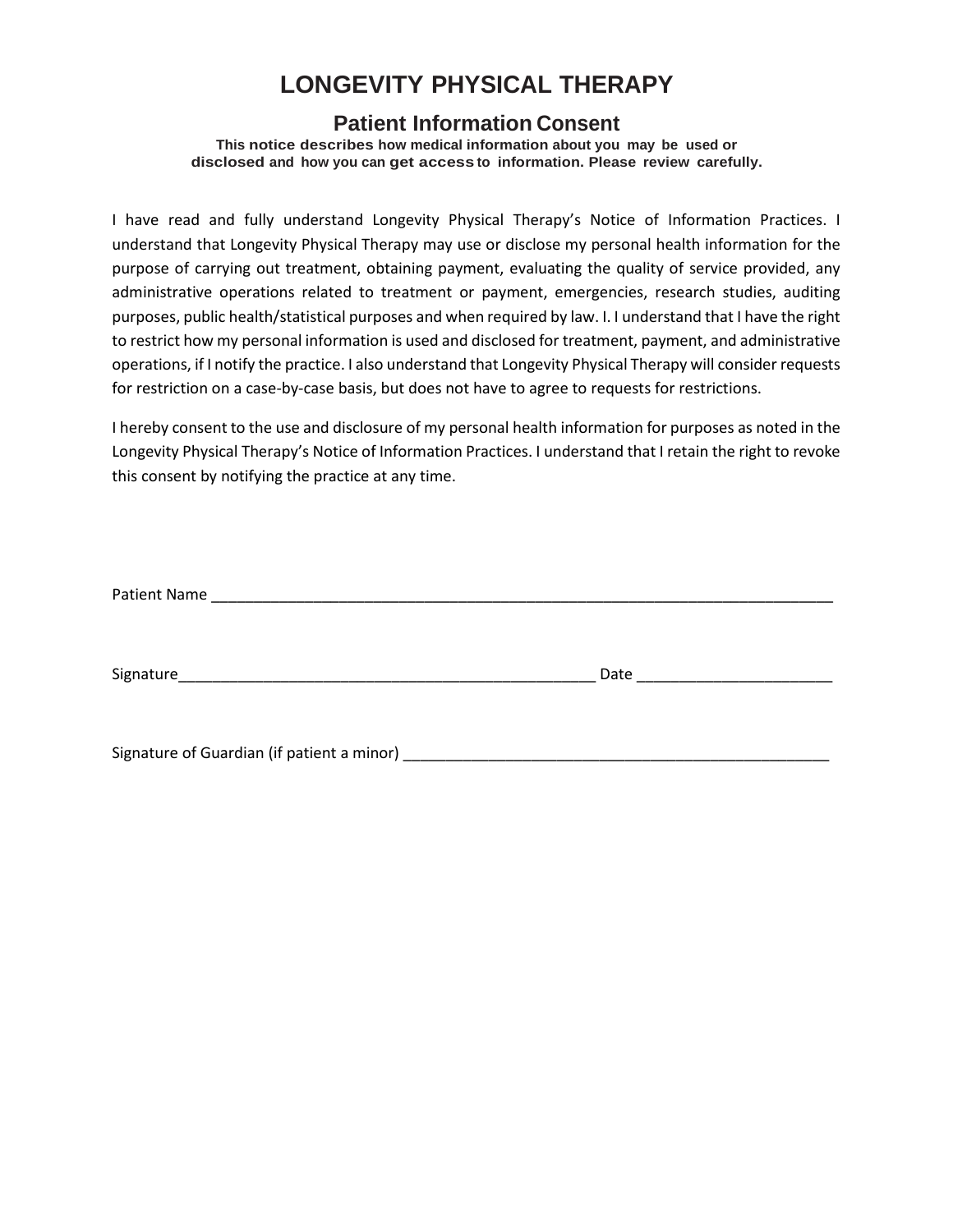### **PATIENT TREATMENT AGREEMENT**

Cancellation and Now Show Policy. I understand that if I cancel my scheduled appointment with less than 24 hours' notice a \$50 cancellation fee will be assessed to me. I understand that if I fail to show up for a scheduled appointment without a call, a \$75 no-show fee will be assessed to me.

I understand that Longevity Physical Therapy will keep my credit card information on file for the purpose of charging the cancellation fee and I hereby authorize Longevity to charge my credit card in the event that such a charge is necessary.

I understand that I need to verify my Physical Therapy Benefits directly with my health plan, including, but not limited to deductibles, co-pays, number of visits allowed, prescription/pre-authorization required. I agree that I ultimately am financially responsible for the treatment provided to me in the event that my insurance carrier does not cover the full cost of my treatment. You will be provided a copy of your insurance verification form which details the benefits that Longevity Physical Therapy confirmed for you on the date of your evaluation.

I understand and agree that Function for Life Physical Therapy DBA Longevity Physical Therapy shall not be liable for the loss or theft of, or damage to my personal property, including my vehicle and I hereby release in advance any such claims that I may have in further consideration of being treated at Longevity Physical Therapy.

I represent that I am physically able to safely participate in physical therapy and I have received clearance from my physician to undergo physical therapy.

I hereby agree and consent that I may be photographed or videotaped while receiving physical therapy for purposes of advertising and/or social media. I UNDERSTAND THAT I DO NOT NEED TO CONSENT TO BEING PHOTOGRAPHED OR VIDEOTAPED FOR PURPOSES OF AVERTISING AND/OR SOCIAL MEDIA AND THAT I AM VOLUNTARILY PROVIDING CONSENT TO BE PHOTOGRAPHED OR VIDEOTAPED. I FURTHER UNDERSTAND THAT I CAN REVOKE SUCH CONSENT AT ANY TIME AND THAT I HAVE READ AND UNDERSTAND LONGEVITY'S NOTICE OF PATIENT INFORMATION PRACTICES. Sign here to opt out:

I agree that I have read, understand and agree to the terms listed above and that I have been advised to seek legal counsel regarding any of the above.

Patient Name \_\_\_\_\_\_\_\_\_\_\_\_\_\_\_\_\_\_\_\_\_\_\_\_\_\_\_\_\_\_\_\_\_\_\_\_\_\_\_\_\_\_\_\_\_\_\_\_\_\_\_\_\_\_\_\_\_\_\_\_\_\_\_\_\_\_\_\_\_\_\_\_\_

Signature\_\_\_\_\_\_\_\_\_\_\_\_\_\_\_\_\_\_\_\_\_\_\_\_\_\_\_\_\_\_\_\_\_\_\_\_\_\_\_\_\_\_\_\_\_\_\_\_\_ Date \_\_\_\_\_\_\_\_\_\_\_\_\_\_\_\_\_\_\_\_\_\_\_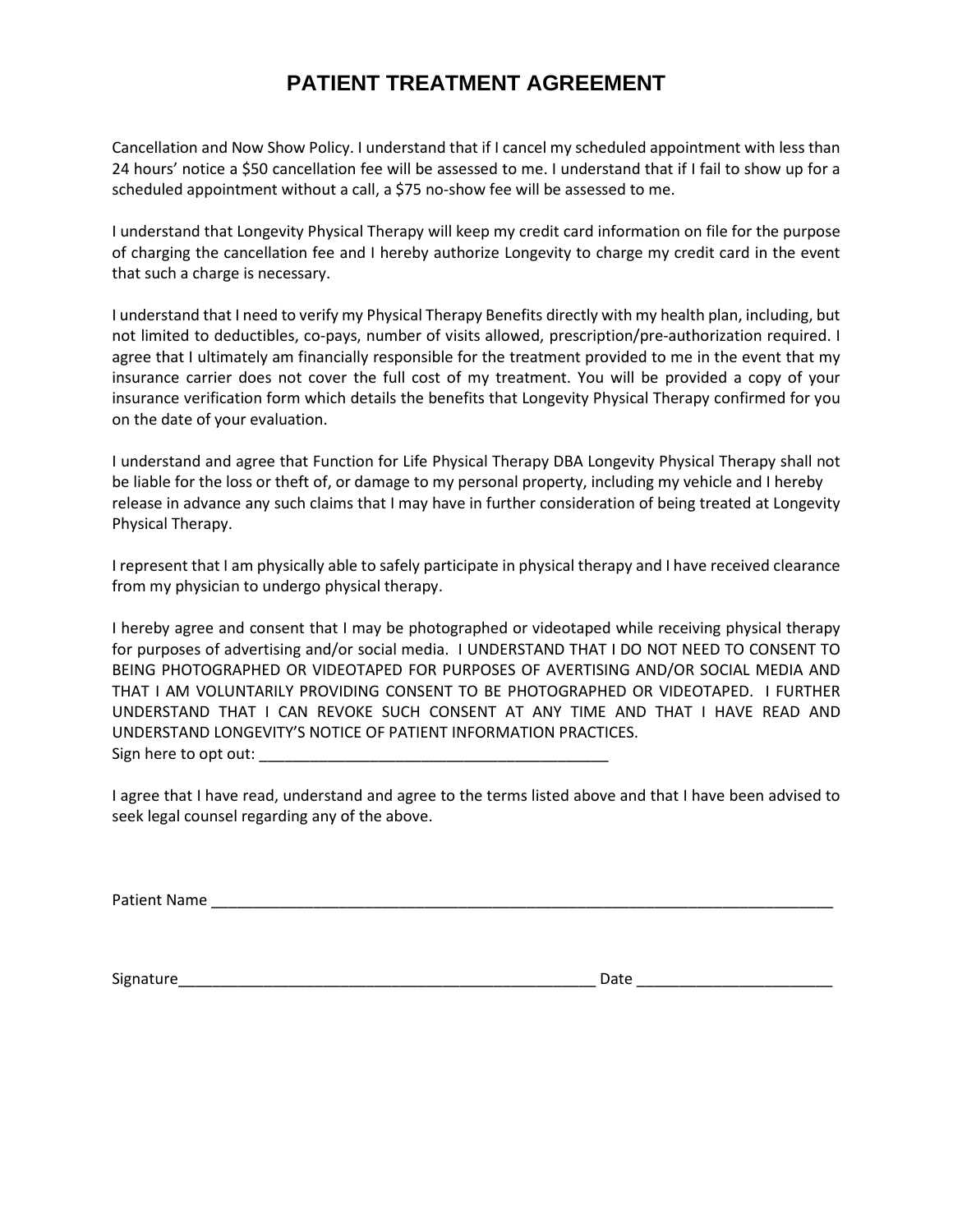#### **COVID-19 ACKNOWLEDGMENT**

I understand that if I desire to participate in in-person activities involving physical therapy services (the "Activities") by Longevity Physical Therapy, I hereby agree to all of the terms and conditions set forth in this consent (this "Consent") with respect to Covid-19.

**1. Risks of Exposure.** I acknowledge and understand that COVID-19 symptoms may range and can result in serious illness and/or death. Age, underlying health conditions, travel, and other conditions may put some people at higher risk. COVID-19 may be transmissible on surfaces as well as from human to human contact. Further, those who may be infected with COVID-19 may not show symptoms. The Activities may require physical contact, as well as contact with surfaces, which may heighten the risk of exposure to COVID-19. I acknowledge and understand that participating in the Activities puts I and others at risk for exposure to COVID-19. I am knowingly and willingly participating in the Activities during the COVID-19 pandemic.

**2. Representations and Warranties.** If I participate in any Activities, I represent and warrant that I: (a) am not currently infected with COVID-19; (b) have no reason to believe I am infected with COVID-19; (c) have not been in contact with someone who is, or I have reason to believe is, infected with COVID-19; (d) am not currently experiencing, and have not experienced in the past fourteen (14) days, a fever or signs of respiratory illness such as coughing, shortness of breath, or difficulty breathing or any other COVID-19 symptoms; and (e) am not likely to transmit or contract COVID-19.

**3. Exposure to COVID-19.** I agree to immediately notify Longevity if I have any reason to believe I may have been infected with COVID-19 at the time of my participation in the Activities. In the event that I test positive for COVID-19 or am otherwise exposed to COVID-19, I authorize Longevity to contact individuals that I may have come into contact with to protect the health of such people. In disclosing any such information, Longevity will take reasonable measures to keep my name and identity confidential to the extent possible and as required by law.

**4. Assumption of Risk.** I AM AWARE AND UNDERSTAND THAT BY PARTICIPATING IN ANY ACTIVITIES THAT I MAY BE EXPOSED TO OR TRANSMIT COVID-19, WHICH CARRIES THE RISK OF SERIOUS ILLNESS AND/OR DEATH. I ACKNOWLEDGE THAT IT IS MY RESPONSIBILITY TO BE AWARE OF LOCAL ORDERS AND LAWS. I ACKNOWLEDGE THAT I AM KNOWINGLY AND VOLUNTARILY PARTICIPATING IN THE ACTIVITIES WITH AN EXPRESS UNDERSTANDING OF THE DANGER INVOLVED AND HEREBY AGREE TO ACCEPT AND ASSUME ANY AND ALL RISKS OF INJURY, DEATH, OR DAMAGE, WHETHER CAUSED BY THE ORDINARY NEGLIGENCE OF LONGEVITY OR OTHERWISE.

**5. Indemnification.** If I expose any person to Covid-19 while participating in the Activities, I shall defend, indemnify, and hold harmless Longevity and all other Releasees against any and all losses, damages, liabilities, deficiencies, claims, actions, judgments, settlements, interest, awards, penalties, fines, costs, or expenses of whatever kind, including attorney fees, fees and costs of enforcing any right to indemnification under this Agreement, and costs of pursuing any insurance providers, incurred by the indemnified party, arising out of or resulting from any claim of a third party related to the Activities, including any claims arising out of my own negligence or the ordinary negligence of Longevity.

BY SIGNING BELOW, I ACKNOWLEDGE THAT I HAVE READ AND FULLY UNDERSTOOD ALL OF THE TERMS OF THIS CONSENT, UNDERSTAND THE RISKS ASSOCIATED WITH THE ACTIVITIES, AND THAT I ARE VOLUNTARILY PARTICIPATING IN THE ACTIVITIES. I ARE VOLUNTARILY GIVING UP SUBSTANTIAL LEGAL RIGHTS, INCLUDING THE RIGHT TO SUE LONGEVITY FOR CLAIMS, WHETHER KNOWN OR UNKNOWN, ARISING OUT OF THE ACTIVITIES.

| <b>Printed Name:</b> | ------<br>Signature:<br>. . | Date |
|----------------------|-----------------------------|------|
|----------------------|-----------------------------|------|

If the above signatory is a minor:

I am the parent or legal guardian of the minor named above. I have the legal right to consent to and, by signing below, I hereby do consent in all respects to the terms and conditions of this Consent and agree that both the minor and I shall be bound by all of its terms and conditions

| Name of Parent/Legal Guardian: | Signature: |  |
|--------------------------------|------------|--|
|--------------------------------|------------|--|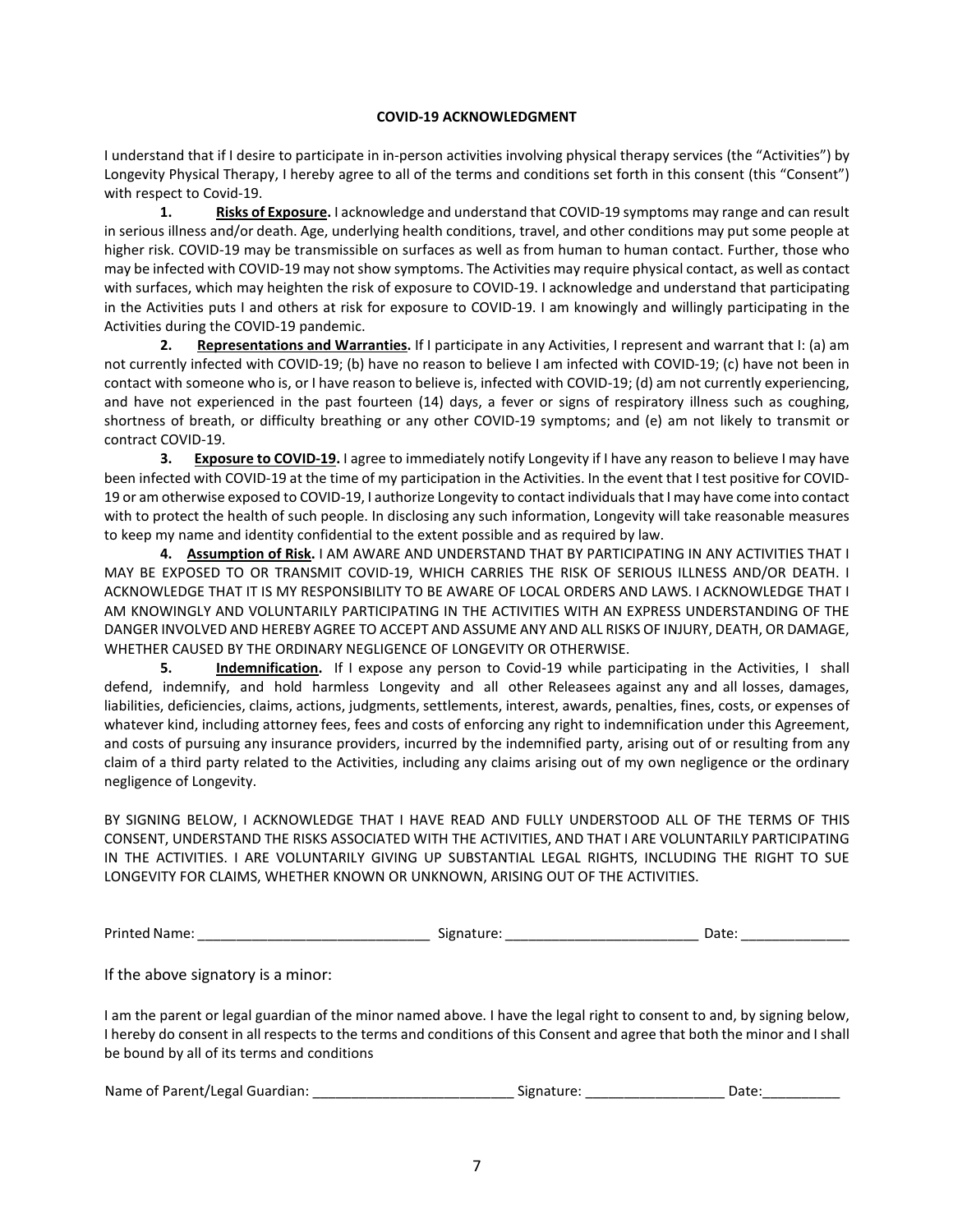### **CREDIT CARD AUTHORIZATION FORM**

#### **Deductibles and Co-Pays**

All Patient Responsibility Deductibles and Co-Pays are due in full at the time of service.

As a courtesy to you, we allow you to secure your account and your appointments with a credit card. We can charge your card the estimated patient responsibility for each visit based on the quote from your insurance company at the beginning of your treatment. Additionally , we can use your credit card on file to make a charge for the exact amount your insurance company states is your responsibility once your claims have been processed and you have a balance on your account. A receipt will be provided for any charges processed by Function For Life Physical Therapy if requested.

I understand that Longevity Physical Therapy will keep my credit card information on file for the purpose of charging the cancellation fee and I hereby authorize Longevity to charge my credit card in the event that such a charge is necessary. (initial)

#### **Please initial**

\_\_\_\_\_ I choose to have my credit card on file for the estimated amount due at each visit. My credit card on file will also be used for any remaining balance once payments have been received from my insurance company.

|--|

**Name on Card**\_\_\_\_\_\_\_\_\_\_\_\_\_\_\_\_\_\_\_\_\_\_\_\_\_\_\_\_\_\_\_\_\_\_\_\_\_\_\_\_\_\_\_\_\_\_\_\_\_\_\_\_\_\_\_\_\_\_\_\_\_\_\_\_\_\_\_\_\_\_\_

**Credit Card Number (last four digits only)** \_\_\_\_\_\_\_\_\_\_\_\_\_\_\_\_\_\_\_\_\_\_\_\_\_\_\_ **Expiration** \_\_\_\_\_\_\_\_\_\_\_

I have read the above, and I agree to the terms and conditions. I hereby consent to medical care and treatment as deemed necessary and proper by the medical staff of Longevity Physical Therapy. I agree to assign all health insurance benefits directly to Longevity Physical Therapy and understand that I am responsible for any costs not covered by my health insurance. I also understand and agree that my credit card can and will be used for the cost for Cancellations and No Show fee's.

Patient Signature \_\_\_\_\_\_\_\_\_\_\_\_\_\_\_\_\_\_\_\_\_\_\_\_\_\_\_\_\_\_\_\_\_\_\_\_\_\_\_\_\_\_\_\_ Date \_\_\_\_\_\_\_\_\_\_\_\_\_\_\_\_\_\_\_\_\_

**\*\*Our official corporate name is Function For Life Physical Therapy, Inc. Thus, this official name may appear on your billing/credit card statement.**